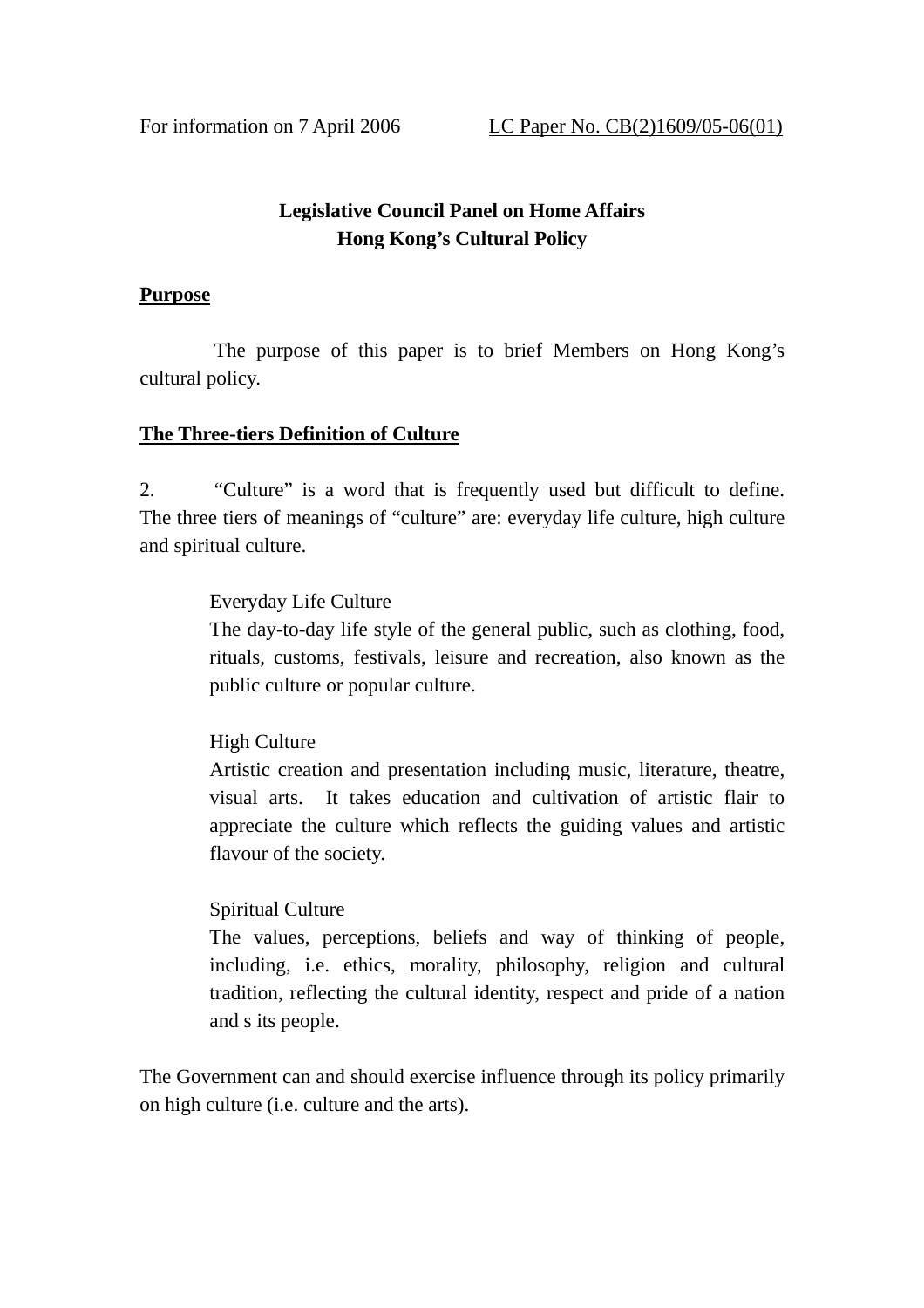#### **Hong Kong's Cultural Policy**

3. Hong Kong's cultural policy refers to the policy on culture and the arts. Our policy objective is to create an environment which is conducive to the freedom of artistic expression and creation, and the wider participation in cultural activities. The policy comprises the following four major elements:

- respect freedom of creation and expression
- ‧ provide opportunities for participation
- ‧ encourage diversified and balanced development
- ‧ support environment and conditions (venues, funding, education and administration)

This policy is in line with the core values of Hong Kong as a free, diversified and open society.

4. Our cultural policy is descriptive (rather than prescriptive). As a facilitator, the Government will neither impose an official definition on culture and the arts, nor influence the specific operation of artistic creation or contents of creativity. Instead, we are committed to upholding the freedom of cultural and artistic creation and expression, as well as providing an environment that keenly supports the development of culture and the arts. Therefore, we should provide support both to certain forms of high culture with traditional values as well as to those avant garde artistic expressions.

#### **Hong Kong's Cultural Position**

5. While the great majority of the population in Hong Kong is Chinese, the 150 years of British administration has shaped Hong Kong as a modern city, which embraces both the essence of the Chinese culture and the diversities of other cultures. The long tradition of Chinese culture has offered a great treasure house for the sustained development of the city's local culture, as well as its pluralistic and international character, which contributes to Hong Kong's unique cultural position, "diversity with identity". Hong Kong people's cultural identity should start from acknowledging its local character as well as the deeply-rooted Chinese cultural traditions. It should also possess a global vision which is open and pluralistic. As a special administrative region of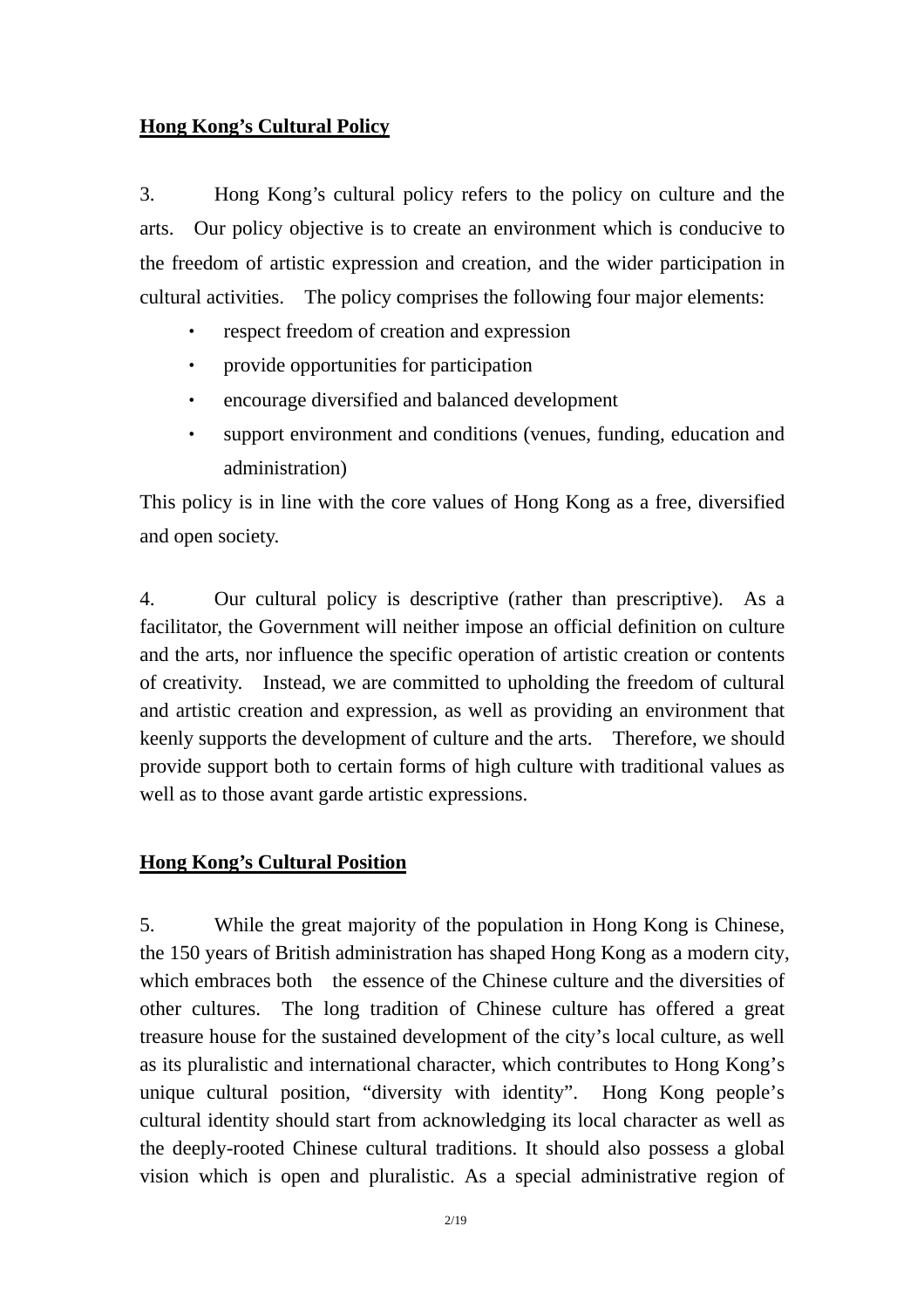China established under the principle of "one country, two systems" and the Basic Law, Hong Kong should position itself as a metropolis in China which is most capable of bridging China and the world. It is on this premise that Hong Kong will be able to open up new opportunities on the cultural front and to achieve the aim of becoming an international cultural metropolis.

## **Culture and Heritage Commission (CHC) Policy Recommendation Report**

6. Our existing cultural policy is generally in line with the six principles and strategies put forward by the CHC in its Policy Recommendation Report issued in April 2003. The six principles are "people-oriented", "pluralism", "freedom of expression and protection of intellectual property", "holistic approach", "partnership" and "community-driven". The elaborations of these six principles by the CHC are at Annex.

7. The CHC, set up in April 2000, is a high-level advisory body responsible for advising the Government on the policies as well as funding priorities on culture and the arts. The CHC adopted a broader perspective in considering the overall cultural development and cultural position of Hong Kong, and took a narrower definition in matters relating to resource deployment, cultural facilities and arts education. In April 2003, after three years of efforts and two public consultation exercises, the CHC submitted its Policy Recommendation Report to the Government. The Administration then submitted the Report to Members of the Legislative Council on 28 April 2003. The Government has adopted the Report as the blueprint of Hong Kong's cultural policy.

8. The Home Affairs Bureau (HAB) set up the Committee on Performing Arts, the Committee on Museums and the Committee on Libraries in November 2004 to follow up on and implement the policy recommendations on arts education, cultural facilities, resource deployment and institutional framework put forward by the CHC. In November 2005, the Committee on Performing Arts (CPA) issued its first consultation paper to seek views from the arts and culture sector and members of the public on the funding for arts groups, presentation of programmes and venue support. The CPA is now studying and analyzing the views collected before putting forward its recommendations. The Committee on Museums is tasked to conduct a detailed study and discussions with different stakeholders on the modes of governance and the community involvement and development strategy of the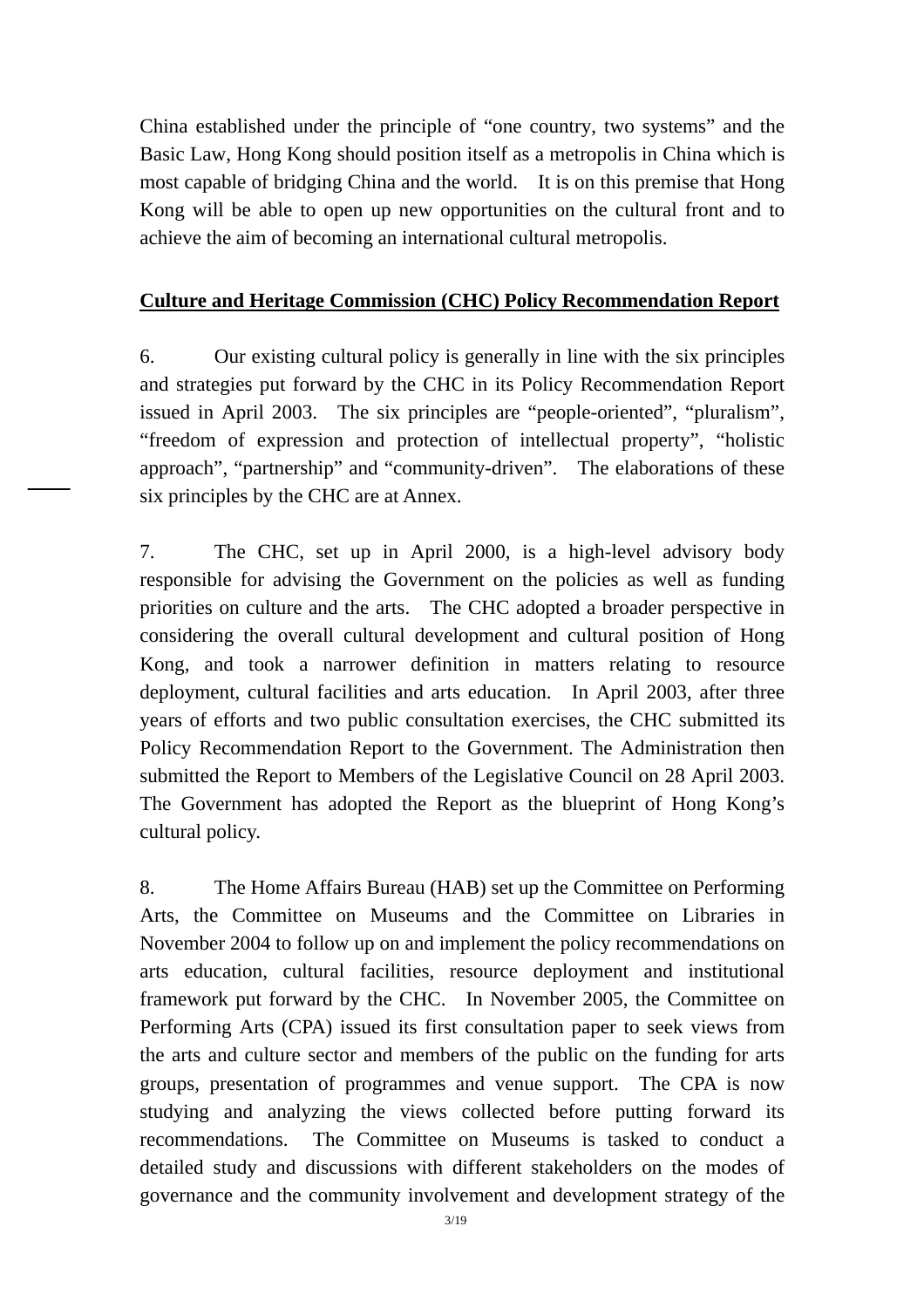museum services. The Committee on Libraries is responsible for the study on the development strategy on provision of library services and ways to enhance community involvement and promote reading and literary arts. All the above three Committees aim to submit their recommendations to Secretary for Home Affairs this year. Besides, we set up in 2004 the Cantonese Opera Advisory Committee tasked to advise the Secretary for Home Affairs on the promotion, preservation, study and development of Cantonese opera. To further the development of the Cantonese operatic art, the Cantonese Opera Development Fund under the administration of Secretary for Home Affairs Incorporated was established in November 2005. Its aim is to raise and disburse funds for projects and activities for promoting Cantonese opera, as well as supporting research and studies on the development of Cantonese opera.

## Government Support to Culture and the Arts

9. The Government allocates a total of \$2.4 billion (about 1% of the Government's total expenditure) on culture and the arts each year. This percentage share is broadly comparable to that in some Western countries<sup>1</sup>. The resources are mainly deployed for the provision of venues, funding support to arts groups, arts education and promotion, as well as relevant administrative costs. The HAB provides support primarily through the Leisure and Cultural Services Department, Hong Kong Arts Development Council and Hong Kong Academy for Performing Arts.

## **Leisure and Cultural Services Department (LCSD)**

 $\overline{a}$ 

10. LCSD's vision and mission are to provide quality cultural services which are commensurate with Hong Kong's development as a world-class city and events capital. The LCSD formulates specific vision and mission statements in respect of performance venues, museums and libraries for the effective and quality management of public cultural services. Its cultural strategies follow a dual approach: to enhance the cultural literacy of the public in the appreciation of culture and the arts, and to promote culture and the arts in the community. LCSD also actively encourages community involvement and forges strategic partnership in the delivery of cultural services.

<sup>1</sup> The French Government provides enormous funding on culture and the arts. The resources allocated is about 1% of the Government's total budget.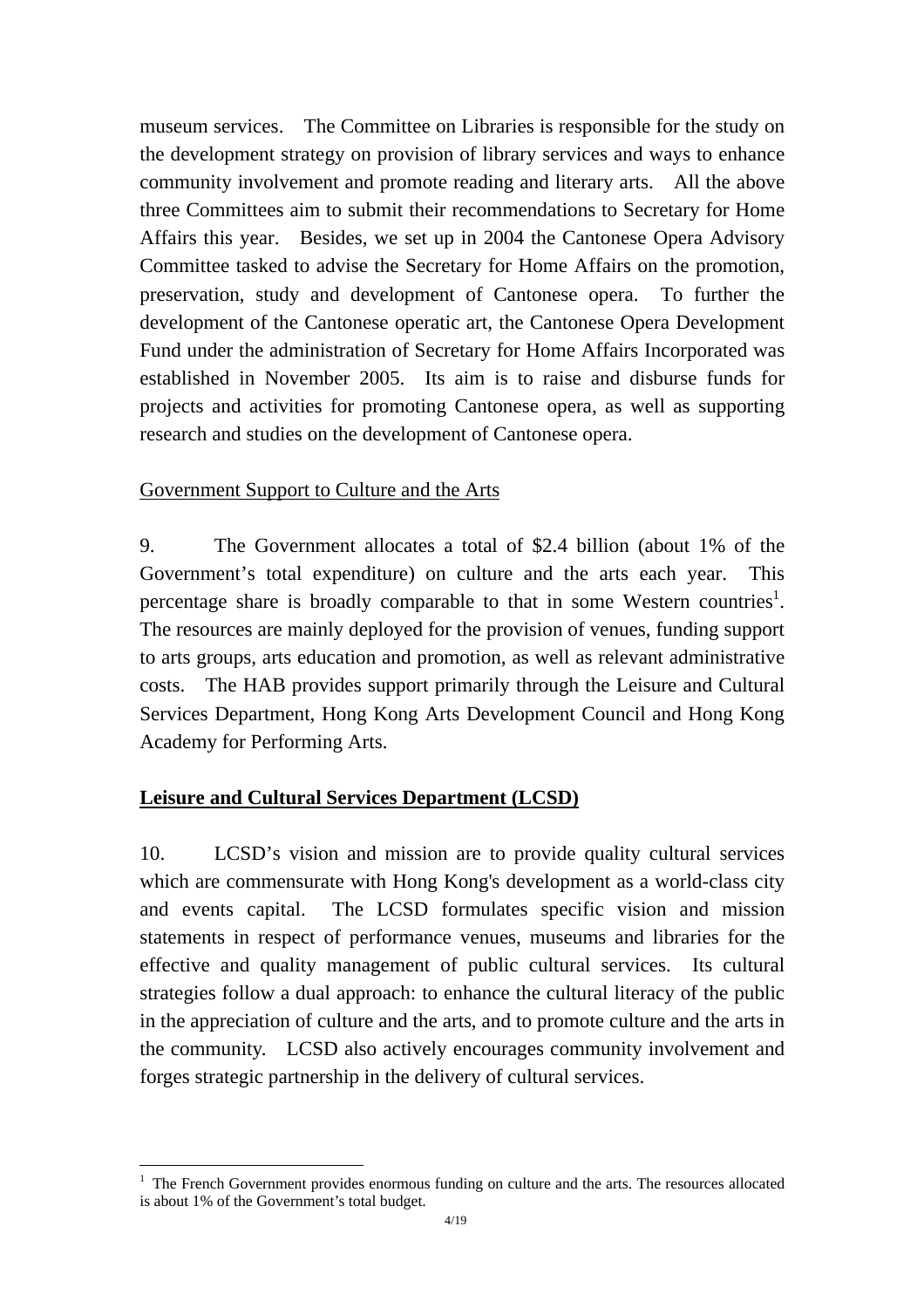11. LCSD's mission in respect of performing arts covers the following five areas:

- ! Nurture talents and strive for excellence: by supporting both established and budding local artists to strive for excellence and enrich Hong Kong's cultural heritage.
- ! Serve the public and enhance the quality of their life: by strategic line-up of distinguished, diverse and challenging cultural programmes to serve the different needs, aspirations and interests of the community and keep the society abreast of the international cultural scene.
- ! Develop arts and cultivate creativity: by providing arts education programmes for schools and the community to foster creativity, and to raise in particular young people's cultural literacy.
- Promote Chinese culture and traditions: by showcasing outstanding Chinese performing artists from the mainland and elsewhere with a view to preserving Chinese cultural heritage and their contemporary manifestation.
- ! Foster cultural exchange and maintain cultural links: by collaborating with cultural organizations and institutions worldwide in the organization of cultural exchange activities.

12. In a typical year, some 3 800 indoor and outdoor performances are presented by LCSD, while around 4 000 performances are presented by hirers at major facilities in LCSD venues. More than 2 500 programmes are provided in other non-LCSD major performance venues. All in all, these programmes reach millions of audience. A wide range of performing arts programmes are offered to our citizens and visitors. These programmes include:

- Hong Kong Arts Festival (February March)
	- The five-week Festival features more than 100 performances. Over 100 000 tickets were sold and the average attendance exceeds 90%.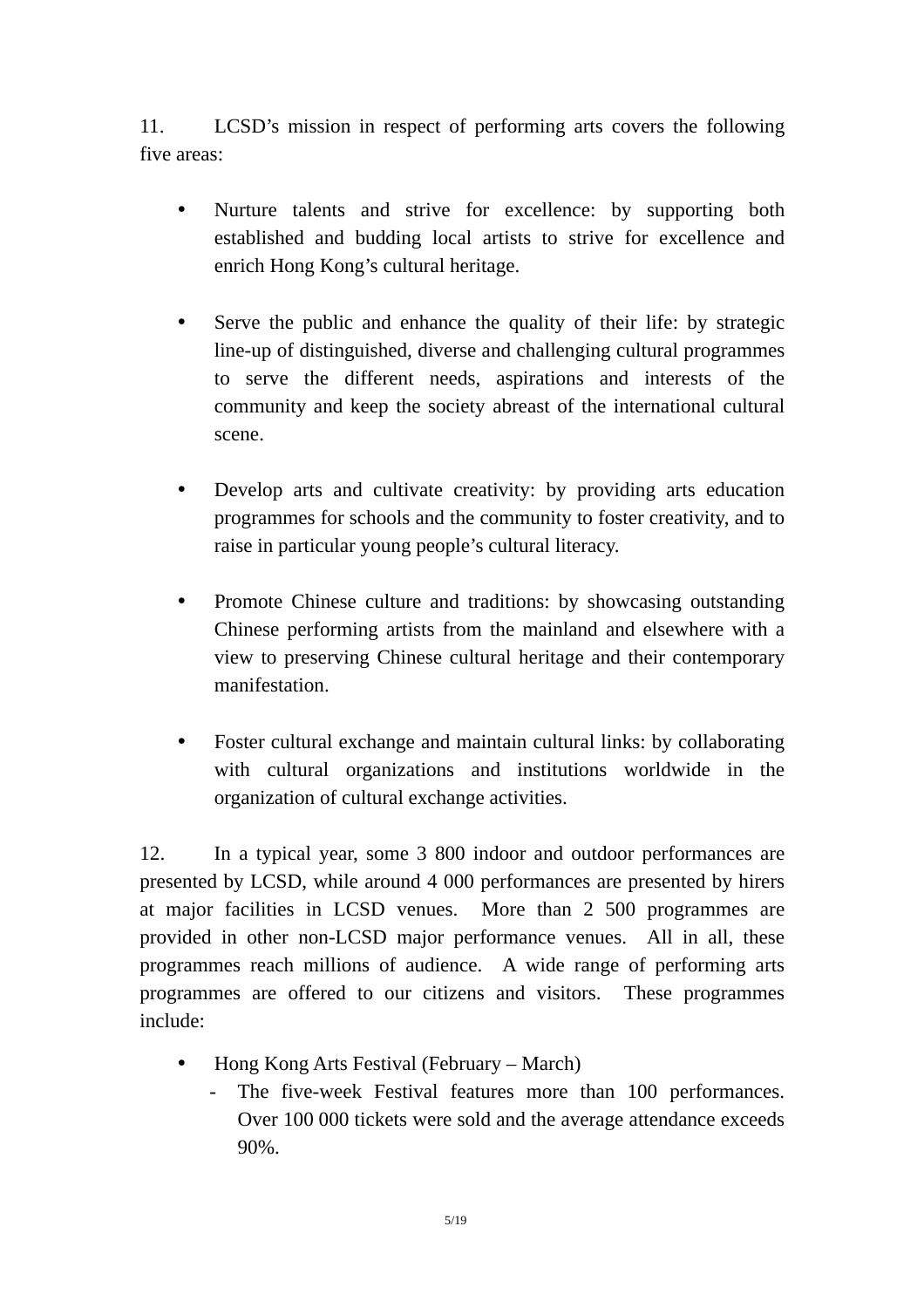- Hong Kong International Film Festival (March April)
	- The two-and-a-half-week event showcases more than 200 new films and retrospective programmes, with an audience of 120 000.
- ․ International Arts Carnival (July to August)
	- The six-week Carnival provides performing arts events and participatory activities of a healthy and educational nature for children, teenagers and families.
	- Over 400 programmes were held with the participation of more than 20 local arts groups and some overseas groups, attracting about 175 000 audience, with the average attendance rate exceeding 90%.
- ․ Autumn Thematic Festival (mid October to mid November)
	- The thematic festival of 2005, Latin Passion Festival, presented the traditional and contemporary Latin music, dance and theatre programmes to the local audience. Latin Passion is the first art festival with Latin arts and culture as its designated theme, adding variety to the regular mainstream Chinese and Western performing arts programmes.
	- The one-month festival presented 67 performances and programmes in total, with participation of 18 local groups and 20 overseas ones. It attracted over 70 000 attendance, with the average attendance rate exceeding 90%.

Apart from the above, each year LCSD provides recurrent funding for several major arts groups to present a series of cultural performances including music, theatre and dance. The Department also presents and sponsors over 3 000 performances/activities featuring small and medium local performing arts groups and individual artists, serving one million audience. Moreover, LCSD presents regularly world renowned arts groups and artists in order to bring performances of a high artistic standard to citizens, tourists as well as local artists. Yet, to further enrich cultural life of the public, our performance arts programmes need to attract more audience and solicit wider support from the community.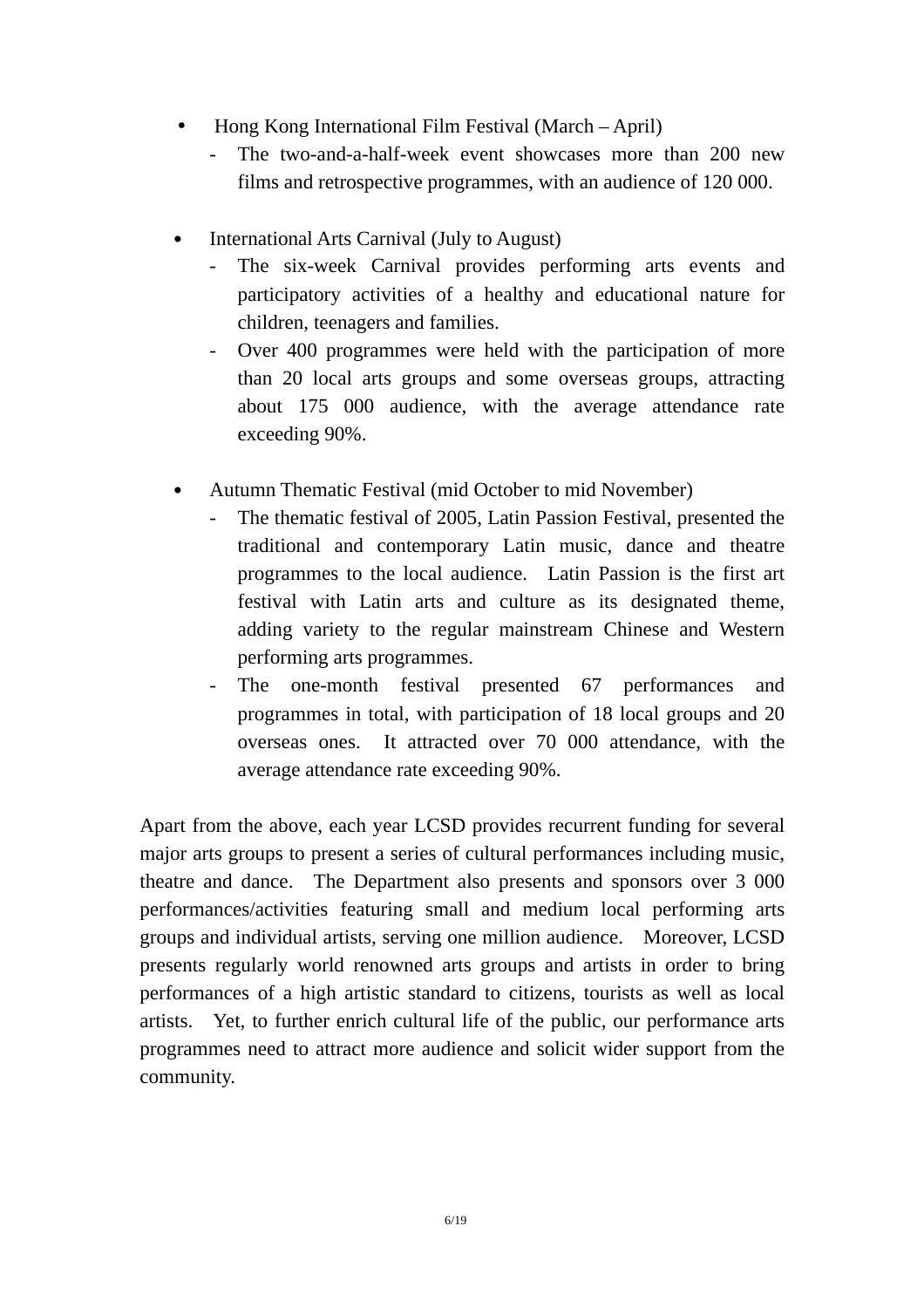13. To promote knowledge and appreciation of the performing arts, LCSD puts much efforts in partnering with local arts groups/artists to organize audience building/arts education activities in schools and in the community. The creativity and enthusiasm of these local arts groups/artists contribute much to the success of these activities. Examples include:

- ! Community Cultural Ambassador Scheme: To increase the accessibility of the performing arts to the community, the Scheme invites local performing artists to be Community Cultural Ambassadors to interact with the community via intensive outreach programmes. Such programmes aim to cultivate a wider audience base for the performing arts and develop participants' creativity.
- ! District Cantonese Opera Parade: The Parade promotes Cantonese opera and provides performance opportunities for amateur artists to develop their skills. Selected groups are invited to perform at regional/district venues. A performance fee and publicity support are being provided.
- ! School Arts Animateur Scheme: To promote appreciation of performing arts among students as a means to stimulate creativity, the LCSD works with professional performing arts groups experienced in arts education under the School Arts Animateur Scheme.
- ! School Culture Day: Under the School Culture Day scheme, LCSD organizes schools to take part in arts education activities performed at LCSD venues which mainly features local artists and arts groups. Many of these programmes are designed especially for students.

14. In respect of museum services, according to the Code of Ethics of the International Council of Museums (ICOM), public museums have the mission to preserve tangible and intangible cultural heritage of mankind to facilitate research, education, and appreciation, as well as to enhance the quality of our life. The public museums in Hong Kong aim to provide quality museum services to enrich the cultural life of the people in Hong Kong, to preserve cultural heritage and to play a vital role in education. The mission of museums reflects a long-term responsibility for our future generations, covering the following six areas: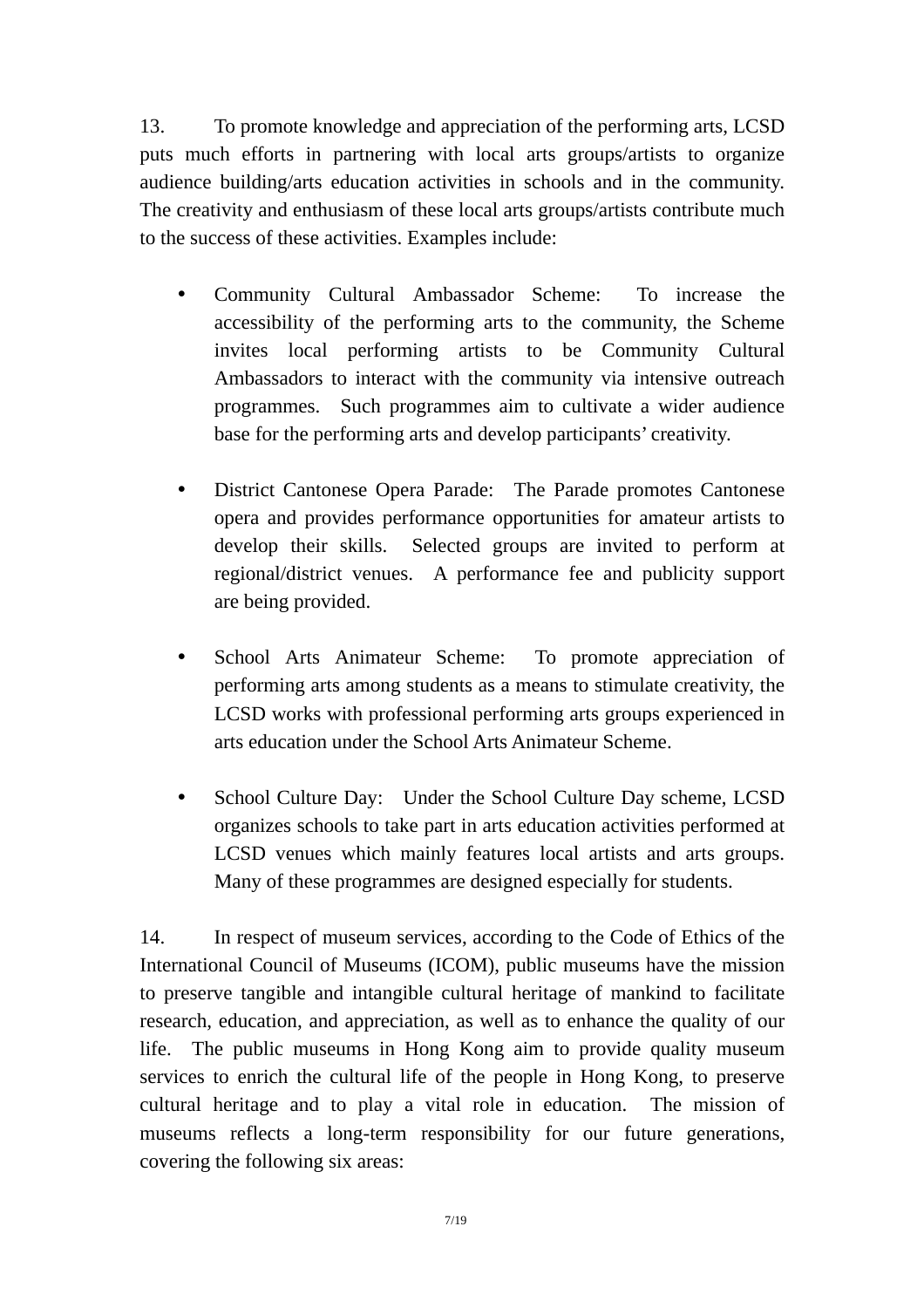- ! to provide quality museum services for the enrichment of cultural life in Hong Kong, and to enhance the public's interest in and awareness of the visual arts, science and technology, Hong Kong history and traditional Chinese culture;
- ! to promote professionalism and excellence in museum services by strategic acquisition of artistic, historical and scientific artefacts to execute the core museum functions of preservation, research, interpretation and education;
- ! to support and promote contemporary Hong Kong art, and encourage pluralistic artistic creation;
- ! to preserve cultural heritage to enhance citizens' knowledge of our cultural tradition;
- ! to promote synergy with the Education and Manpower Bureau, schools, scholars, collectors, artists, cultural and community organizations in enhancing the development of museums in the territory; and
- ! to collect and preserve Hong Kong films and relevant materials and to provide facilities to film industries for research and educational purposes in order to enhance our citizens' appreciation of film art.

15. There are more than 20 museums in Hong Kong, 13 of them and one film archive are managed by the LCSD. The total number of visitors to LCSD's museums is close to 5 million a year. The major programmes organized by the museums in 2005-06 are as follows:

• In 2005, a number of important seminars, lectures and conferences were held in the museums, including "International Conference to Celebrate the 600th Anniversary of Zheng He's Voyages of Discovery", Lecture series on the "8-Year War of Resistance" and 2005 Distinguished Chinese Scientists Lecture Series. Major educational programmes included International Museum Day 2005 and Special Education Corner for "Impressionism: Treasures from the National Collection of France". The most popular exhibitions in 2005 include: "From Eastern Han to High Tang: A Journey of Transculturation"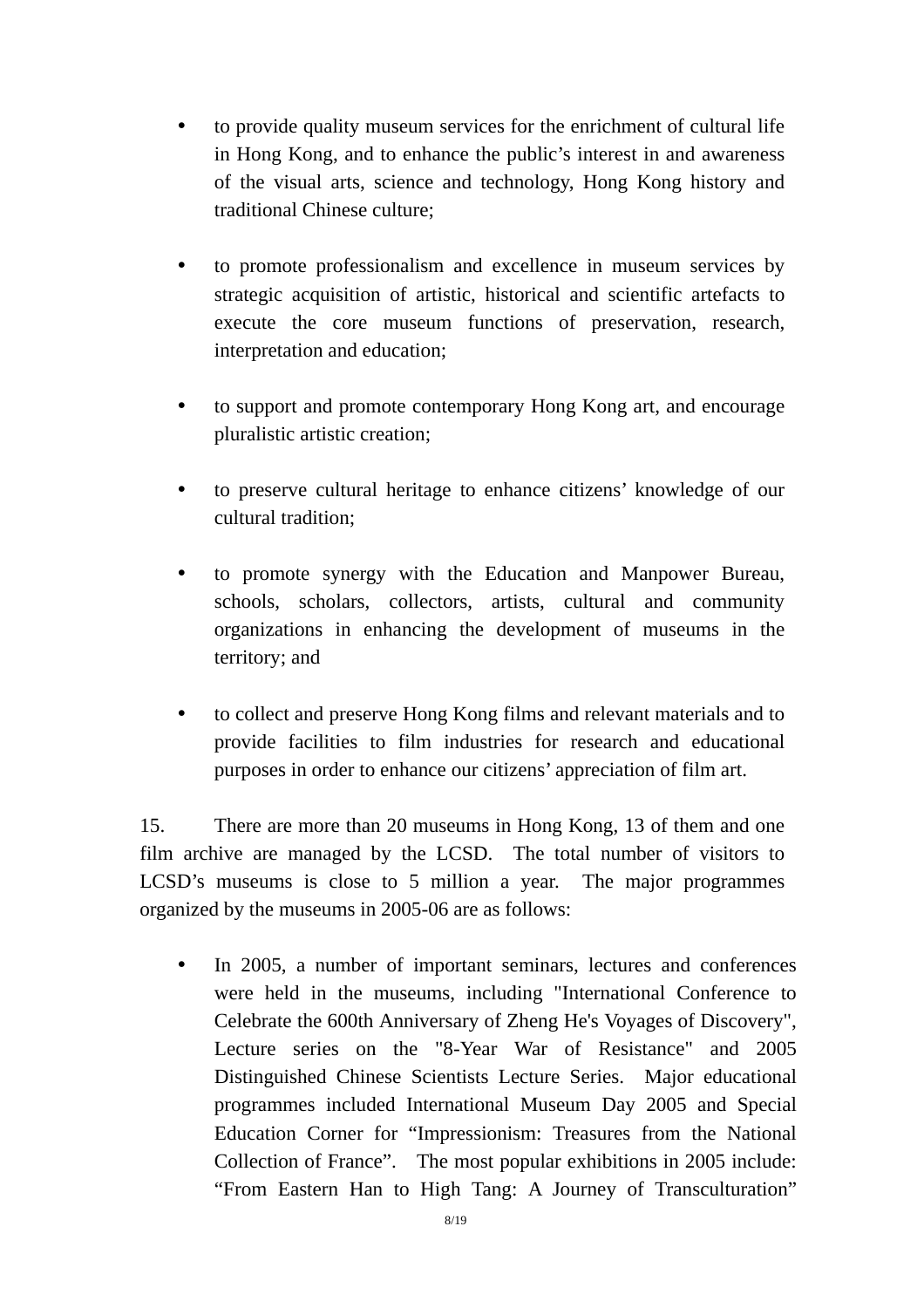(300 000 attendance), "Impressionism: Treasures from the National Collection of France" (280 000 attendance) and "Robot Zoo" (220 000 attendance).

• Thematic exhibitions in 2006 include "The Silk Road: Treasures from Xinjiang", "Morning Twilight of Rome: Etrurian Culture, Exhibition on Football History", "Exhibition of Genetic Revolution" and "Exhibition of Qi Baishi's Paintings".

In addition, LCSD is planning to convert Kom Tong Hall into Dr Sun Yat-sen Museum, which is scheduled to open in early 2007.

16. As regards public library services, the UNESCO Manifesto proclaims the belief in the public library as a living force for education, culture and information, and as an essential agent for the fostering of peace and spiritual welfare through the minds of men and women. The provision of public library services in Hong Kong aims to provide public library services to meet the community's need for information and research, to support life-long learning, continuous education and profitable use of leisure time and to promote local literary arts. The mission of Hong Kong Public Libraries covers the following five areas:

- As an information centre where information and the latest development on all subject disciplines are freely and readily available to the public;
- ! As a tool for self-education and continuing education through resource-based learning;
- ! As a centre for the promotion of literary arts and literary research in Hong Kong to cultivate public interest in creative writing and literary research, to encourage and promote literary writing, preserve Hong Kong literature, and to promote cultural exchange;
- ! As a source of enjoyment for the profitable use of leisure where library materials may be borrowed for home use; and
- ! As a source for the enrichment of everyday living where members of the public may learn about current affairs, hobbies, and leisure pursuits.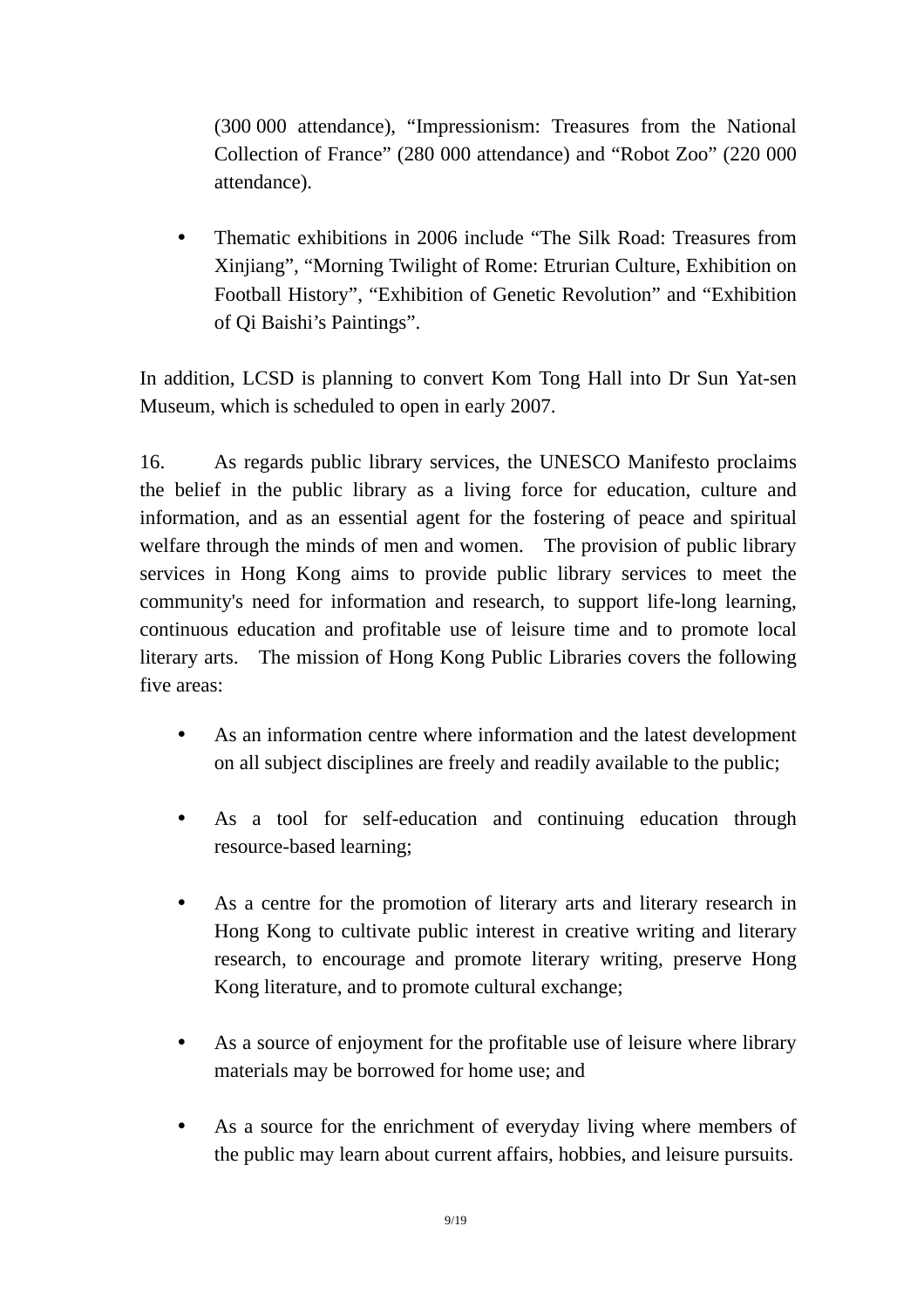17. There are 74 public libraries under the management of the LCSD in Hong Kong, with over 11 million books and multi-media material and 3.3 million registered library users. More than 61 million books/material are checked out each year. Over 18 000 cultural activities are held in libraries annually. Libraries are the most widely-used cultural facilities. Activities organized in 2005 included the "Ten Recommended Good Books", "World Book Day - 4.23 Reading Report Competition", "Successful Space – series of experience sharing with successful women", "Summer Reading Month 2005", "Exhibition on Children Stories: A Journey to the Whimsy Kingdom", "Beijing in the Past: An Exhibition of the Old Pictures Collected by Capital Library of China", the  $8<sup>th</sup>$  Hong Kong Biennial Awards for Chinese Literature and the Book Donation and Sale Campaign.

# Hong Kong Arts Development Council (HKADC)

18. The Hong Kong Arts Development Council is a statutory body, established in 1995, to promote the development of the arts in Hong Kong. Home Affairs Bureau provides an annual recurrent subvention of around \$100 million to HKADC.

19. The HKADC is dedicated to establishing a sound working relationship with strategic partners, pursuing its goal of developing Hong Kong to be an international cultural metropolis. Its strategies of facilitating holistic arts development are:

- ! Exploit the social functions of the arts to increase public awareness of the role of the arts in encouraging creativity and pluralism, and enhancing civic quality and integrated intelligence;
- ! Expand the market for the arts and build audience participation;
- Promote life-long arts education for all; and
- ! Enhance the artistic level and social status of artists.

20. As the statutory body promoting the arts in Hong Kong, the HKADC is dedicated to creating a thriving environment for artistic pursuits. It supports the diversified development of local artists and arts groups through its Three-Year Grant, One-Year Grant, Devolved Grant and Project Grant schemes. It is also committed to forging strategic partnerships with many different sectors in the community to promote arts development in Hong Kong.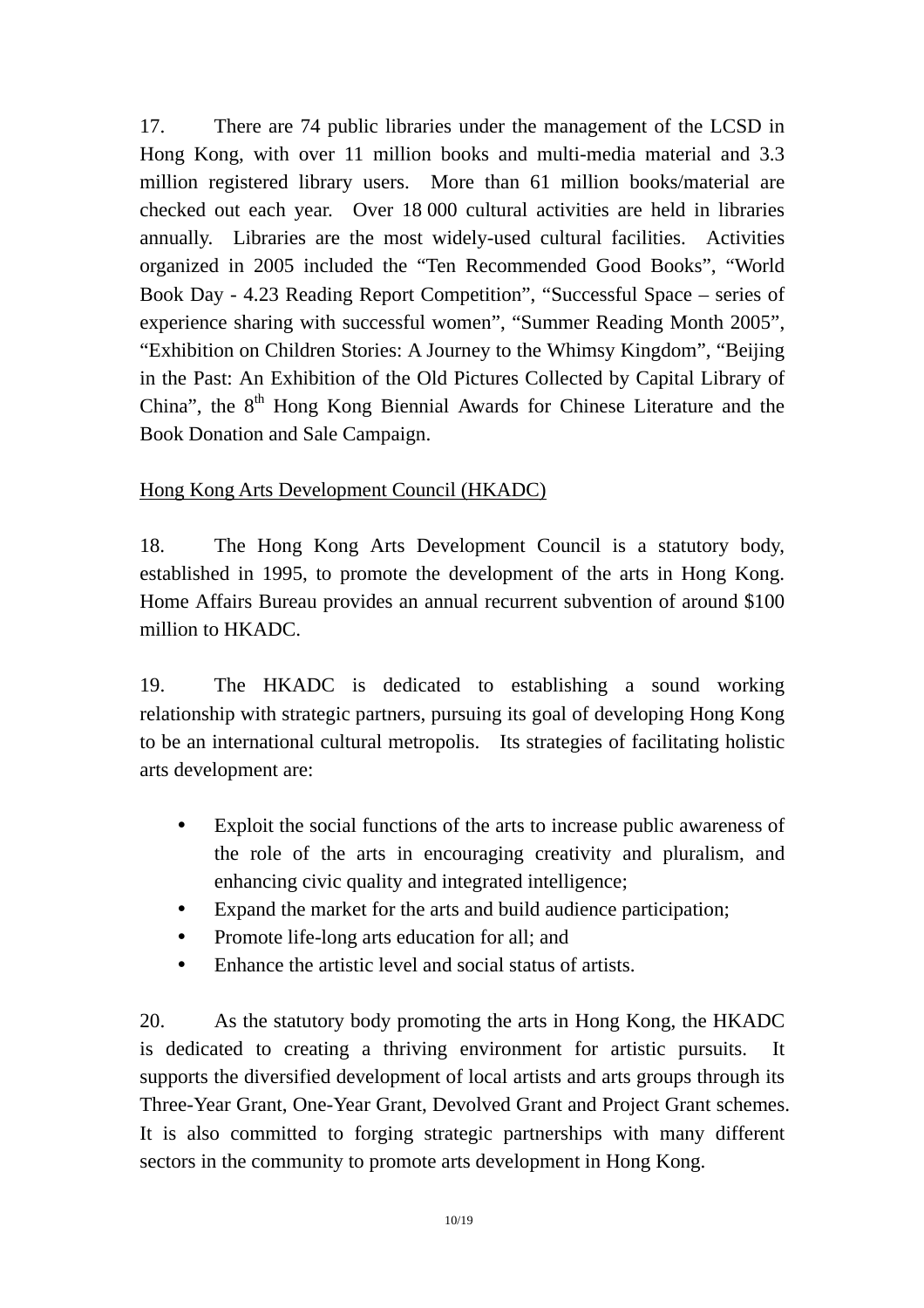21. In the coming two years, the HKADC will concentrate their efforts and resources on the following 6 areas:

- ! Fostering regional exchanges and partnerships with the Pearl River Delta Region;
- ! Establishing a platform to help arts groups cater to public and market demands;
- ! Leveraging existing educational resources by forming partnerships with government departments such as the Education and Manpower Bureau (EMB), the Commerce, Industry and Technology Bureau, universities and community groups for the strategic promotion of arts education in Hong Kong;
- ! Exploring community resources for local arts development and encouraging community support for local arts and cultural activities;
- ! Assisting arts groups/artists in achieving professional management and raising the overall professional standards of the industry; and
- ! Increasing efficiency and support to the arts community.

With the support of HAB, HKADC is now collaborating with Hong Kong Baptist University and Hong Kong Art Centre in converting a factory building in Shek Kip Mei into a creative arts centre so as to provide space for the artists and creative talents to work out their dreams.

22. Apart from the annual recurrent subvention of \$100 million, the HKADC applies for funding of major projects (Proactive Projects) from the Arts and Sport Development Fund (ASDF), which is administered by HAB. The amount of funding approved averages about \$24 million a year. Now that the remaining balance of the arts portion of the ASDF comes down to about \$16 million, we plan to apply to the Finance Committee for new funding injection to the ASDF in order to sustain the development of the arts. We will present our proposal to the Panel on Home Affairs on 12 May 2006.

# **Hong Kong Academy for Performing Arts (HKAPA)**

23. Established in 1984 as a statutory body, the HKAPA is the only tertiary institution in the territory which provides professional education, training and research facilities in the performing arts, theatre technical arts, and film and television. Its educational policy reflects the cultural diversity of Hong Kong with emphasis on both Chinese and Western traditions.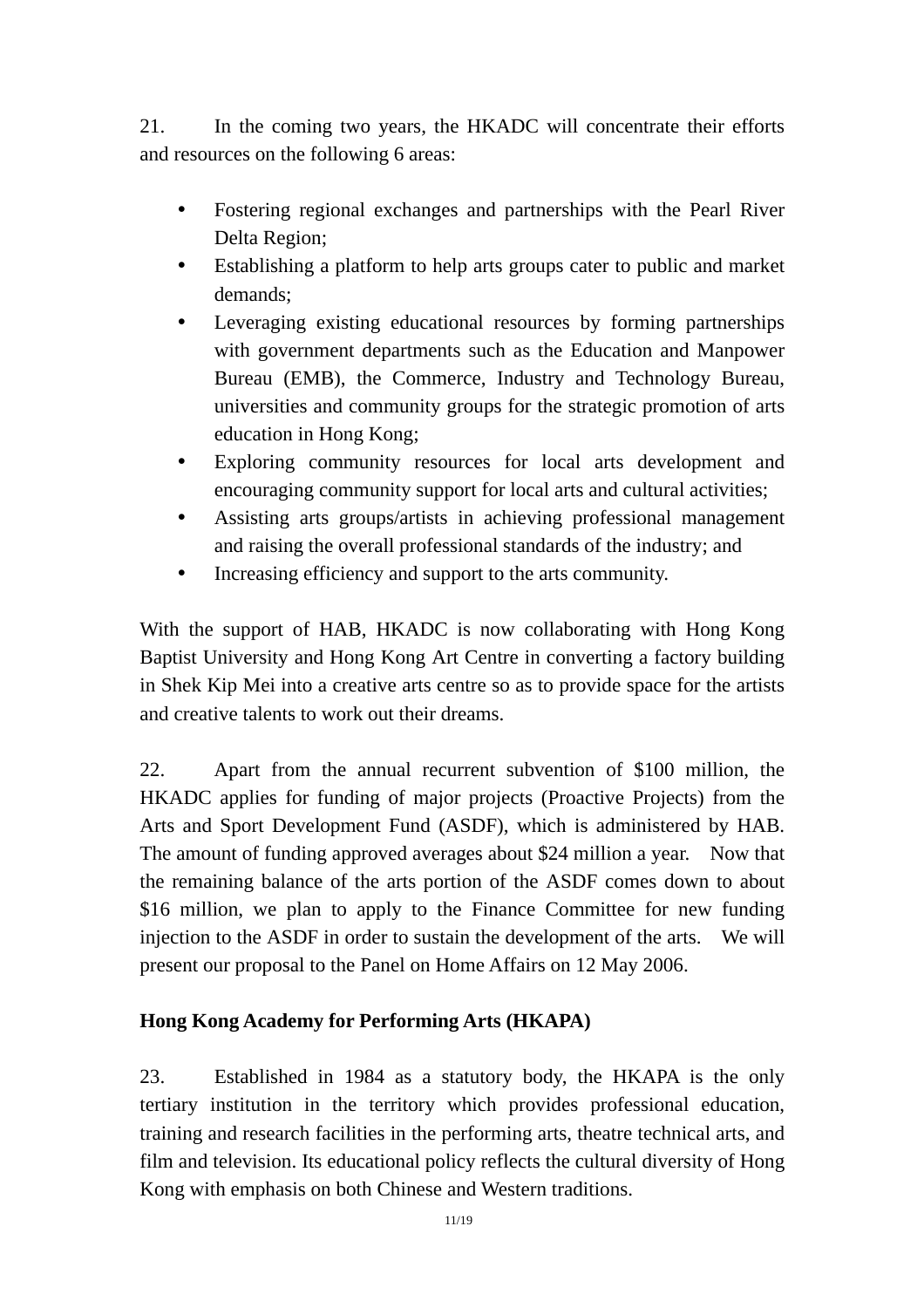## 24. The HKAPA strives to be:

- an internationally recognized institution of excellence in the provision of training and education in all fields of the performing arts, the related technical arts, and film and television;
- an institution dedicated to the encouragement of talent, creativity, knowledge and skills in the conservation and development of the best traditions in the performing arts, the related technical arts and film and television as well as innovation of ideas and appropriate use of technology for future advancements in these fields;
- ! a premium institution of higher education where students are well trained and educated in their respective professional disciplines in both established and new forms of artistic expression, as well as being exposed to the widest possible spectrum of other arts disciplines, being well-prepared for an active career in the arts and related professions, and being fully-equipped for life-long improvement and future changes;
- ! an institution that encompasses a full range of academic programmes up to post-graduate level and a complementary programme of continuing education and professional short courses as well as extension and outreach activities for young and adult citizens in the performing arts, the related technical arts and film and television; and
- an institution where the primary objective of training and education for competent professionals is supported by a strong commitment to assist in the career development of our graduates, the promotion of a life-long interest in the arts amongst our citizens, and the nurturing of talents amongst young people at school age.

25. HKAPA has the following Schools/discipline: School of Dance, School of Drama, School of Film and Television, School of Music, School of Technical Arts and Chinese Traditional Theatre. Academic programmes are offered by each of the five Schools from post-secondary Diploma level up to Bachelor Honours Degree level. It receives an annual recurrent subvention of around \$150 million from the Government. Every year HKAPA enrolls about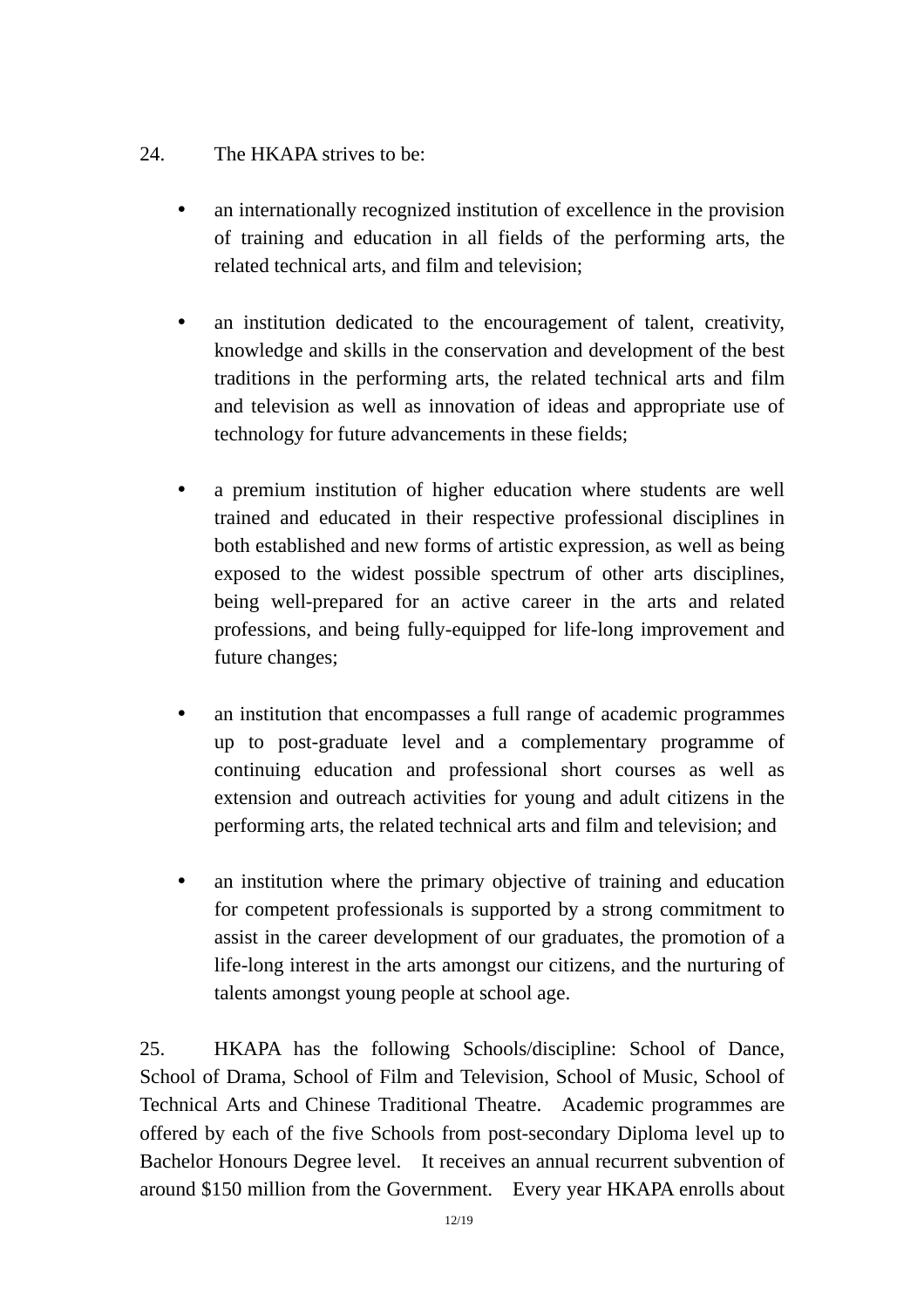750 students for its full time programmes and around 770 students for the junior programmes. Besides, the Academy's self-funding extra-mural studies unit, EXCEL (Extension and Continuing Education for Life), founded in 2001, offers part-time personal enrichment courses and in-service professional training on performing arts, technical arts and film and television to the general public, corporate clients, government departments and disabled persons of all ages. EXCEL provides about 330 programmes for 6 900 students each year.

# **Cultural Exchange**

26. In recent years, HAB implements a series of measures to establish a wider cultural network in the Greater Pearl River Delta and with other countries:

## **Greater Pearl River Delta Cultural Cooperation**

27. Guangdong, Hong Kong and Macao cultural authorities held the First Greater Pearl River Delta Cultural Summit in November 2002 and signed the Agreement on Greater Pearl River Delta Cultural Cooperation in August 2003. Under the Agreement, Guangdong, Hong Kong and Macao would take turn to host the Summit. Seven Summits have since then been held. During the 7th Summit, about 150 representatives of the cultural and arts sector from Guangdong, Hong Kong and Macao were invited to the Summit. Six working groups have been formed to strengthen collaborations and exchanges in the following areas:

- ! Development and exchange of performing arts talents and programme presentations;
- Exchange of cultural information:
- ! Development of museum network and archaeological excavation, conservation and promotion of heritage;
- Digital library network;
- Promotion of Cantonese Opera; and
- ! Study on the development of cultural and creative industries.

We have proposed to promote and enhance cultural co-operation in the region in the following areas in 2006-07: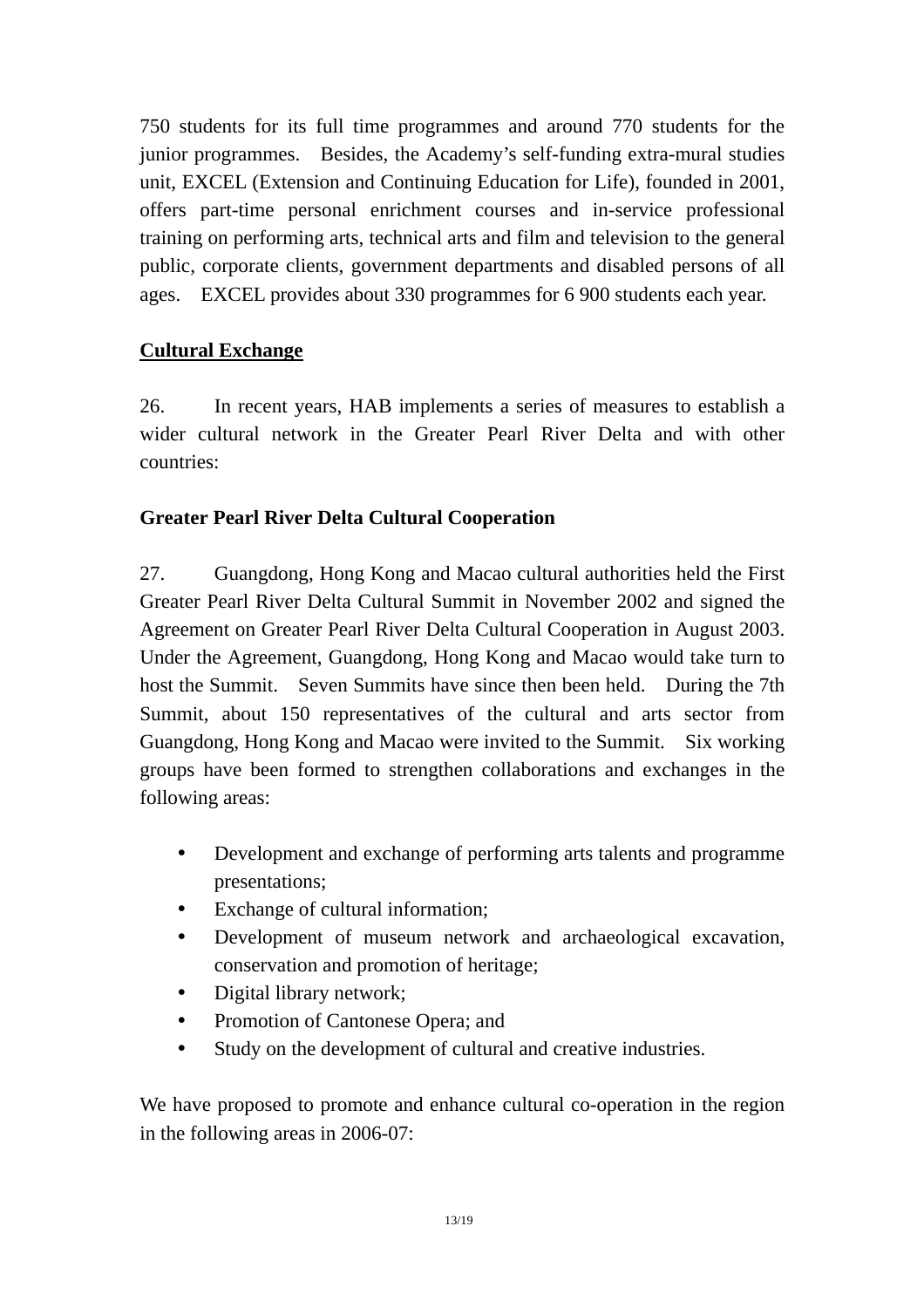- (a) Performing Arts
	- Exchange of cultural programmes:
	- ! Consolidation, comparison and analysis of data collected from the "Survey on Consumers' Behaviour in the Performing Arts Market in Guangdong, Hong Kong and Macao";
	- ! Collaboration in organizing activities for the 2006 Guangdong Seminar Series on Arts Management;
	- ! Support from Guangdong and Macao for Hong Kong in hosting the 2006 International Congress of International Society for the Performing Arts; and
	- Collaboration in introducing overseas performing arts programmes.
- (b) Cultural Information
	- ! Strengthening of the Greater Pearl River Delta Cultural Information Net which was launched in April 2004 to enhance its content and design; and
	- ! Exploration of feasibilities in cross- region ticketing services.
- (c) Museum and Heritage
	- ! Discussion with the Beijing Capital Museum on the presentation of the exhibition "East Meets West" jointly organized by the three places;
	- Lingnan historical building components collection project;
	- ! Collection and compilation of "A Corpus of Cantonese Opera Heritage Information";
	- ! Research project on archaeological discoveries of Hong Kong;
	- ! Support of Guangdong and Macao for Hong Kong in planning the Dr Sun Yat-sen Museum;
	- Consideration to establish the "Built Heritage Restoration Craftsman Database" and the "Built Heritage Restoration Techniques Database" to share resources and exchange information in order to raise the standard of built heritage conservation in the region;
	- Organization of "International Museum Day" activities;
	- ! Joint application to the Ministry of Culture for the inclusion of herbal tea as the first batch of intangible cultural items of China; and
	- ! Exploration to stage more joint exhibitions.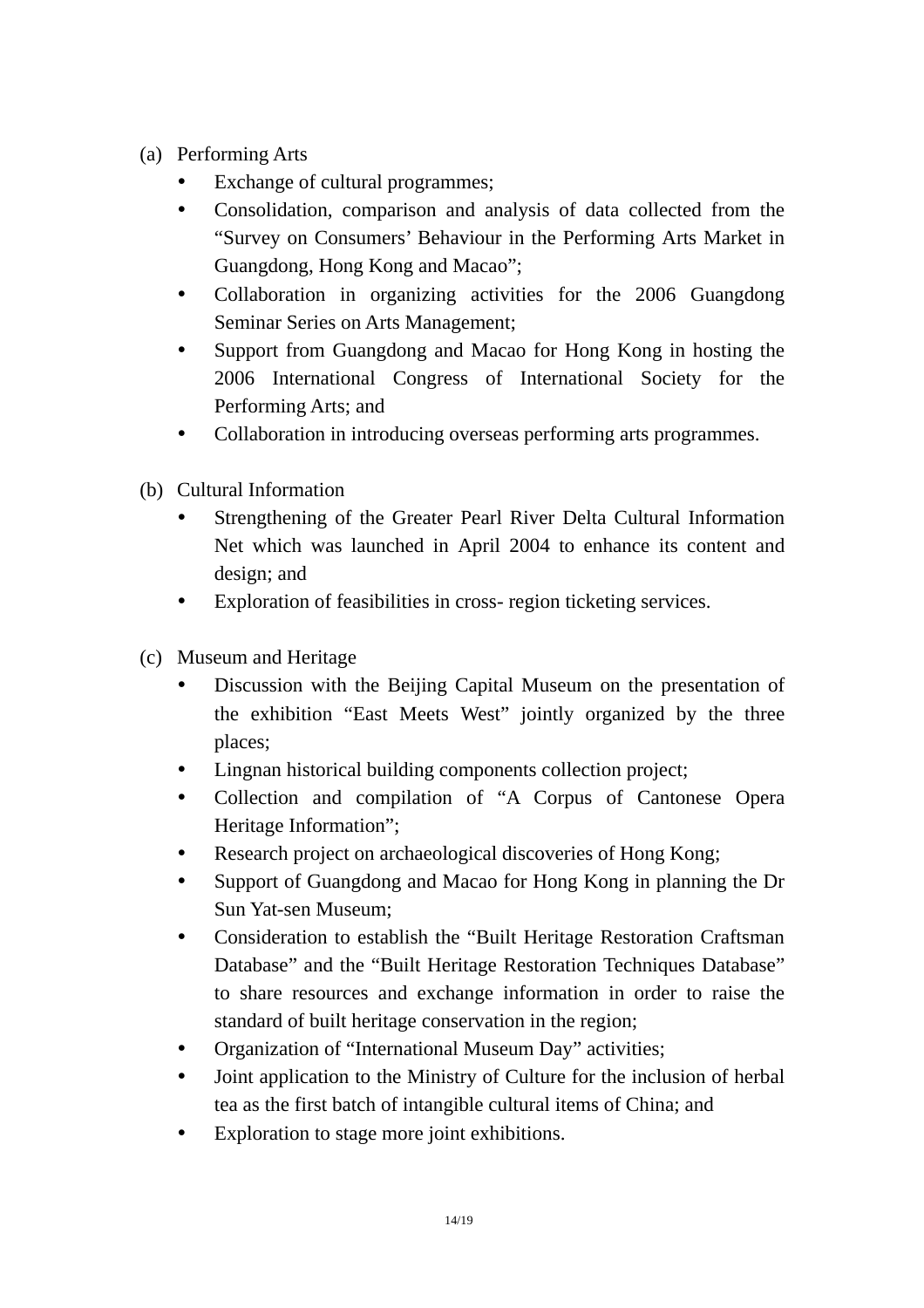- (d) Library Network
	- Promotion of "Pearl River Delta Libraries Internet Reference Enquiry Service":
	- Establishment of the local document collections:
	- ! Exploration of the creation of "Online Book Review";
	- ! Exchanges and visits of libraries; and
	- ! Exchange of materials on subject talks among the libraries.
- (e) Cantonese Opera
	- ! Joint application for the declaration of Cantonese Opera as an "Oral and Intangible Heritage of Humanity";
	- Promotion of Cantonese Opera Day activities in three places;
	- ! Organization of "International Conference on Cantonese Opera: Following the Footprints of the Past 200 Years" in Hong Kong; and
	- ! Promotion of Cantonese Opera through cultural exchange programmes such as "Youth Ambassador Exchange Programme in Promotion of Cantonese Opera".
- (f) Cultural and Creative Industry
	- ! Discussion of joint studies on the development of cultural and creative **industries**

# **Mainland/ Hong Kong Agreement on Closer Cultural Partnership Arrangement**

28. In November 2005, HKSAR Government signed an Agreement on Closer Cultural Partnership Arrangement with the Ministry of Culture of the Central Government to further promote cultural exchange and cooperation with the Mainland and jointly promote the development and dissemination of Chinese culture. We will hold meetings and have regular discussions with the Ministry of Culture in order to formulate implementation plans for cultural exchange and cooperation. We are now discussing with the Ministry on the arts and cultural programmes for celebration of the  $10<sup>th</sup>$  Anniversary of the Establishment of the Hong Kong SAR.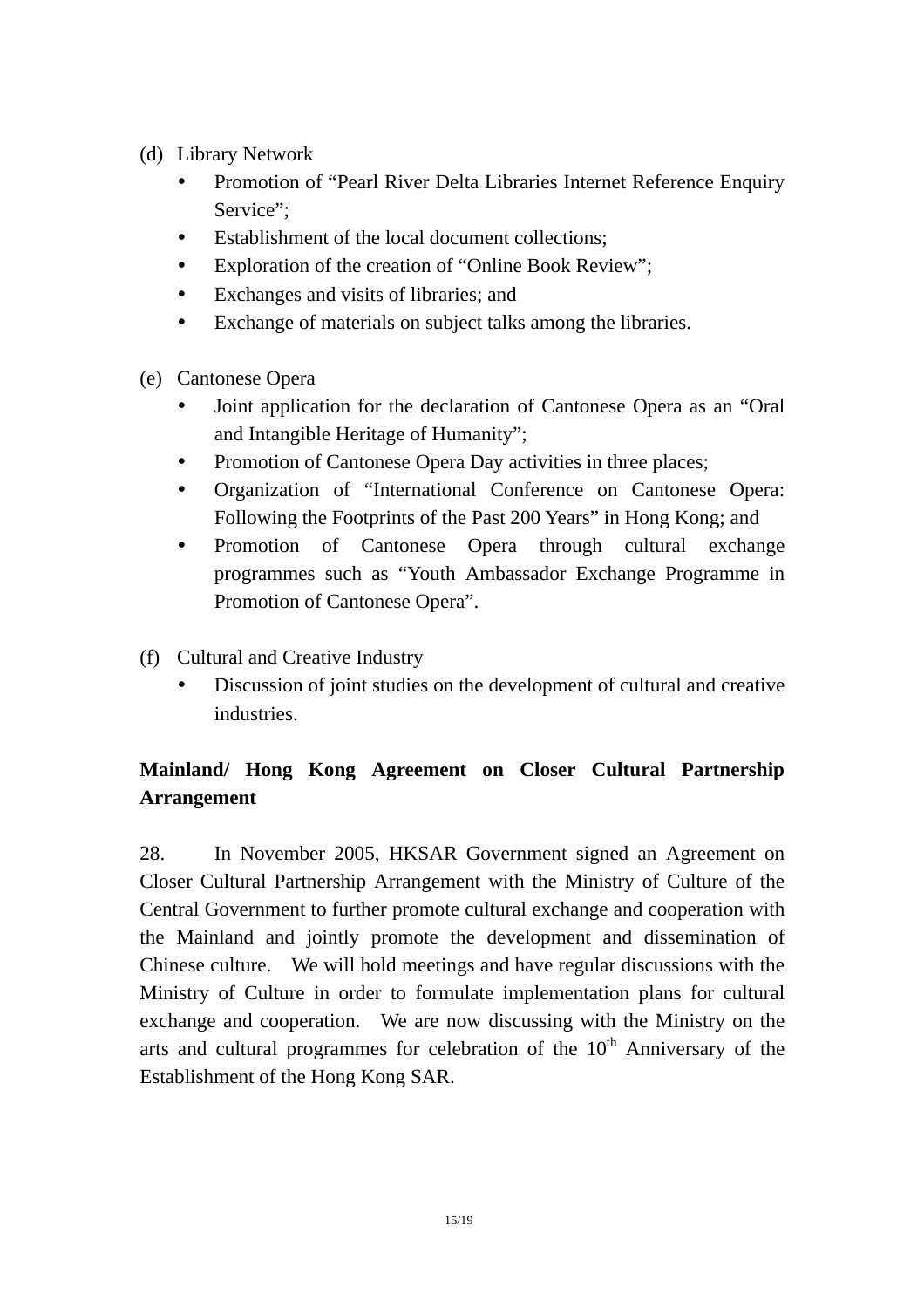#### **Cultural Network with Other Countries**

29. We have been making efforts to enhance cooperation with other countries in the field of culture and the arts through the signing of Memorandum of Understanding on Cultural Cooperation (MoU). So far, the HKSAR Government has signed MoUs with nine countries. We are planning to sign MoUs with a few more countries in the coming year.

#### **Asia Cultural Cooperation Forum**

30. HAB launched the Asia Cultural Cooperation Forum (ACCF) in 2003 with the objective of fostering cultural cooperation with the major economies within the region. The  $3<sup>rd</sup>$  ACCF held in November 2005 was attended by delegates of the cultural ministries from 8 countries in Asia and cultural officials of Ministry of Culture of the Central Government and the Mainland provinces and municipalities. The Forum, "Brand Asia", focused on measures to strengthen the cultural brands of Asia, and the promotion of co-operation in cultural and creative industries. During its two-and-a-half-days' open forum, we invited cultural officials, professionals, stakeholders and members of the public to discuss together issues on publishing, films, intellectual property, etc. We will hold the  $4<sup>th</sup>$  ACCF in November 2006, and invite stakeholders to jointly organize the open forum sessions.

#### **West Kowloon Cultural District**

31. The Government's objective of developing the WKCD is to develop a world-class arts and cultural district comprising local, traditional as well as international elements, to enrich arts and cultural life for the people in Hong Kong and neighbouring areas, to create job opportunities and benefit the tourism industry, and to make Hong Kong an international cultural metropolis. This is effectively a major initiative to implement our existing policy on the culture and arts. This is also in line with the CHC's views on Hong Kong's cultural position and vision, i.e. a metropolis in China which is most capable of bridging China and the world. In fact, the CHC has given its clear support to the WKCD development, and considered this project an unprecedented opportunity to develop the culture and arts in Hong Kong. For the time being, our first and foremost task would be to, on the original planning basis for the facilities, re-examine with a view to confirming the need for the Core Arts and Cultural Facilities in the WKCD. To achieve this, we will establish a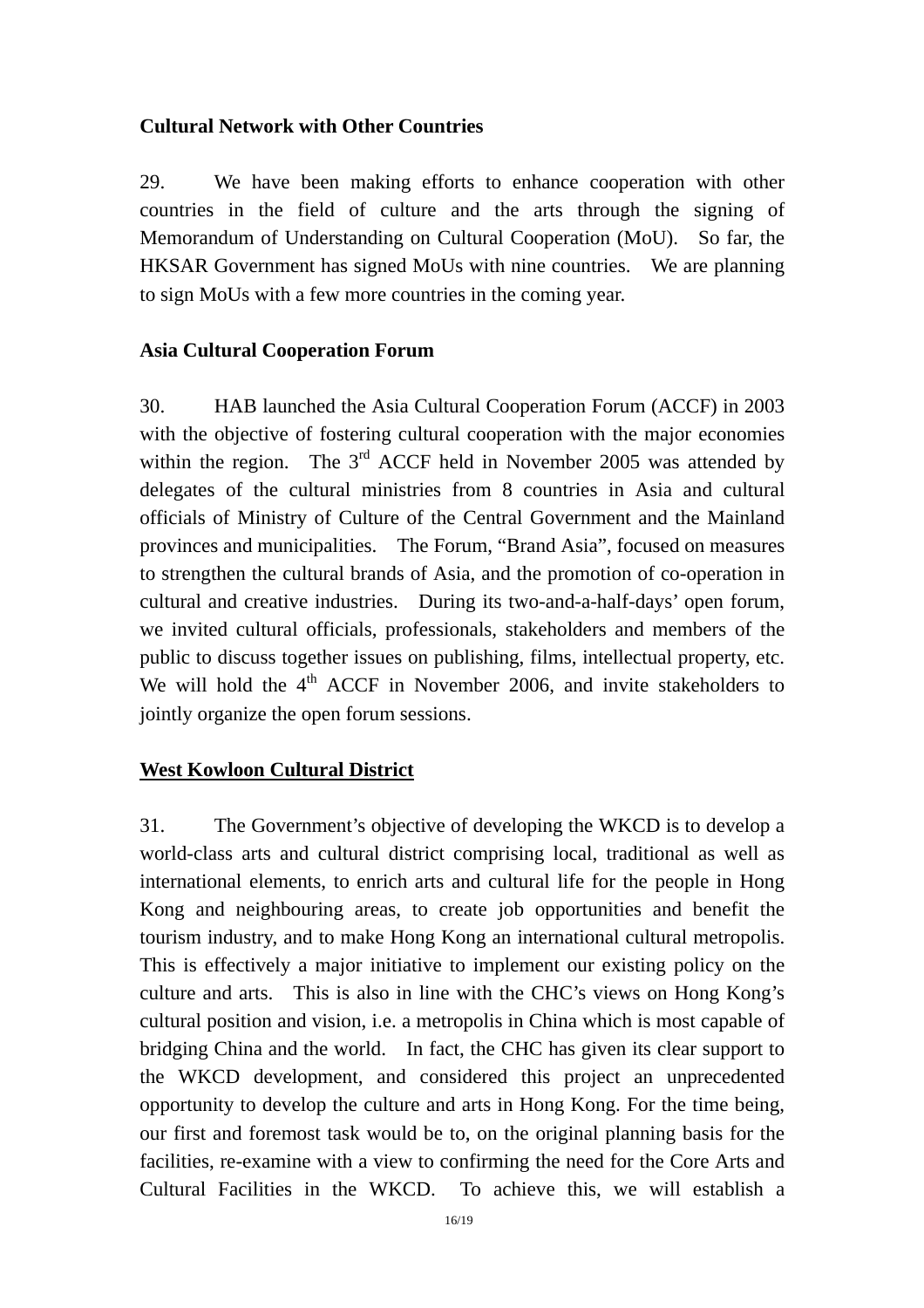Consultative Committee to listen to the views of the arts and cultural sector as well as the tourism industry on this subject. Three Advisory Groups will be set up under the Consultative Committee. Among them, two of the Groups will be tasked to consider the needs of performance venues and museums. The other Group will be tasked to consider the financial implications of providing the confirmed arts and cultural facilities.

## **Heritage Conservation**

32. Heritage conservation is an integral part of our cultural policy, aiming to help citizens understand their historical origin and cultural identity. The Antiquities and Monuments Ordinance (Cap. 53) was enacted in 1976. Under the Ordinance, the Antiquities Advisory Board, a statutory body, was set up to advise the Antiquities Authority (i.e. the Secretary for Home Affairs) on matters relating to the conservation of antiquities and monuments.

33. We are now reviewing our policy and measures with a view to improving our efforts in heritage conservation.. We intend to devise measures that can enrich our culture and enhance the community's awareness of Hong Kong's unique history and their sense of belonging. We conducted the first stage public consultation exercise on the Review of Built Heritage Conservation Policy between February and May 2004. The policy review focused on broad policy concepts including issues like what should be conserved, how to conserve, as well as what should be the cost and who should pay. We received more than 500 responses, and reported the responses to the Legislative Council in November 2004.

34. Taking into account the views collected from the first stage of public consultation, we are now in the process of formulating the strategy and improvement measures.. As the conservation of built heritage involves a complex range of issues, including ownership and development rights of private properties, land use and town planning, as well as deployment of public resources, we need considerable time to work out the implementation strategy, and assess the feasibility and financial implications of different measures. We would consult the concerned parties and the public on the proposals as and when appropriate.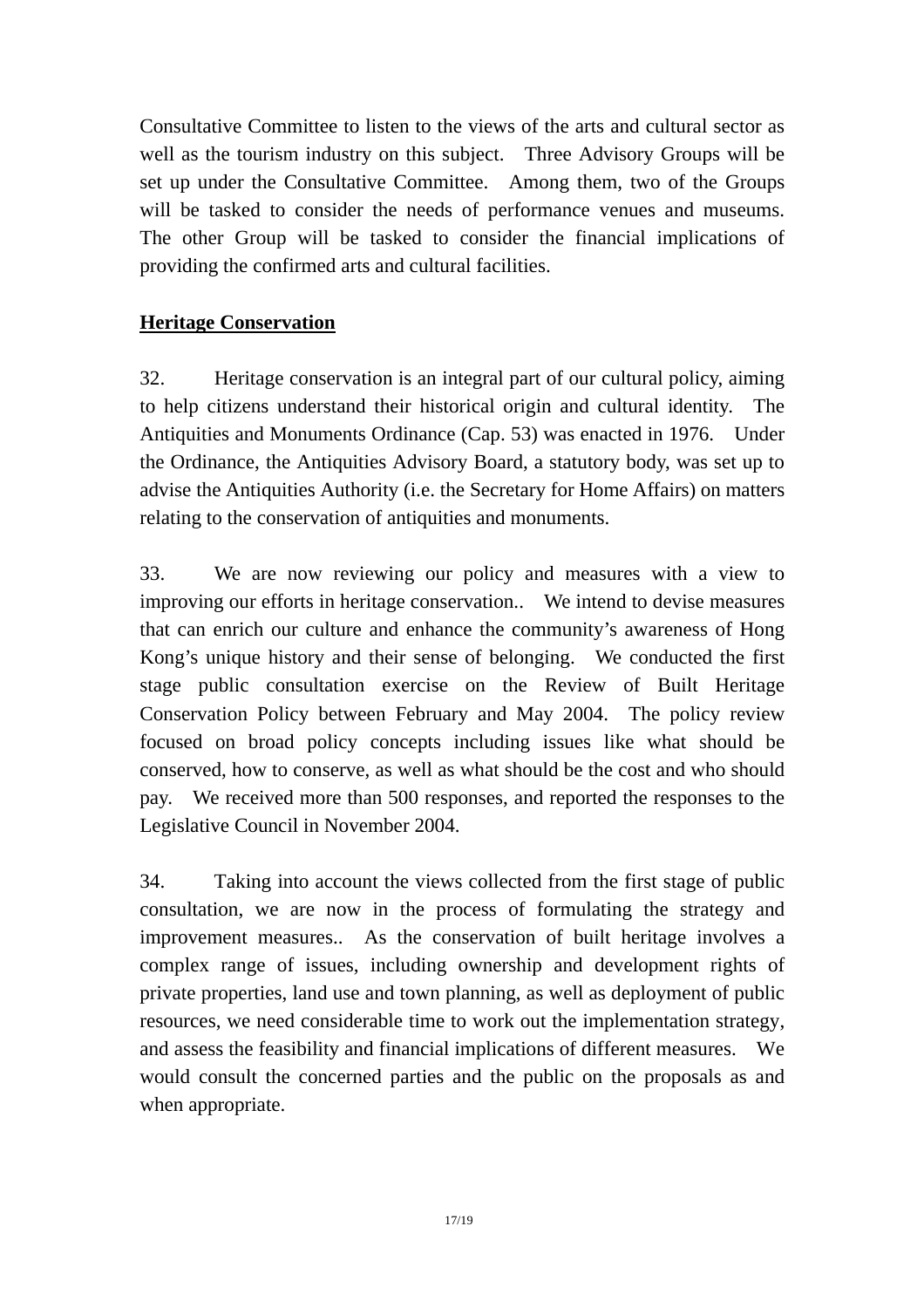## **Hong Kong's Cultural Vision**

35. We have provided in this Paper an account of Hong Kong's cultural policy and the major implementation measures. We have a clear cultural vision for Hong Kong, which is to raise our cultural literacy and to develop Hong Kong into an international cultural metropolis. After all, culture is life and pursuing arts is a lifestyle. If Hong Kong becomes a city where life is celebrated through cultural pursuit, a city where its people are enchanted by the arts, enlightened by different cultures and enriched by social diversity, we will certainly have a vibrant cultural scene.

Home Affairs Bureau March 2006